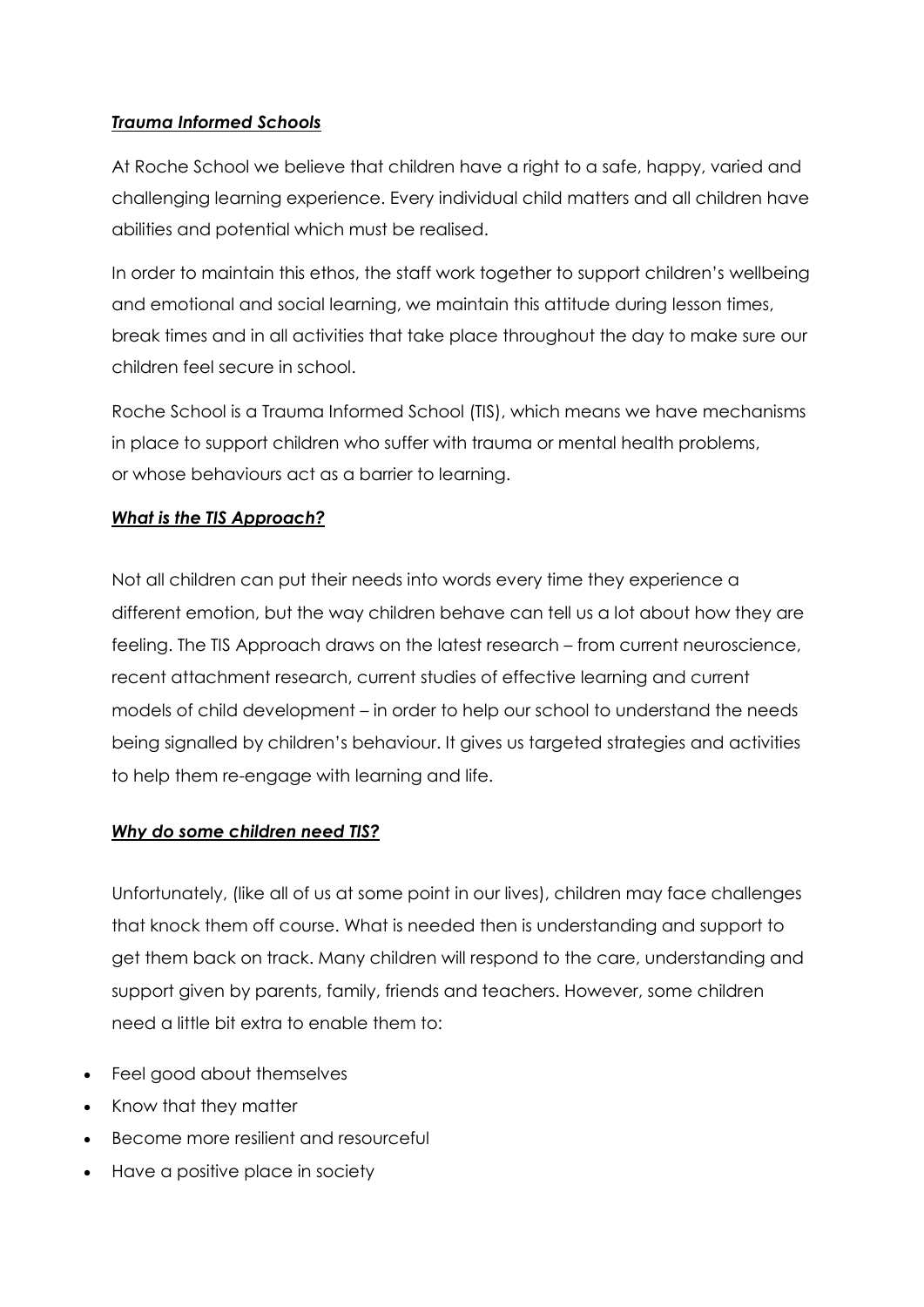- Form trusting, rewarding relationships
- Be creative
- Be compassionate and empathetic
- Be thoughtful and self-aware
- Be productive
- Be able to overcome difficulties and setbacks

## *What extra support can Roche School offer?*

Children who need a little bit of extra help are identified through a variety of ways including by class teachers, or through communication with families or outside agencies. For some children there may be an obvious reason why they need a bit of extra support. This might be bereavement, family break down or an identified medical condition such as ADHD. For others, there can be no obvious trigger to why they are finding some aspects of school and/or home life difficult. Working closely with parents we carry out full assessments of identified children's social, emotional and mental health needs. This helps us to build a bespoke TIS plan of activities to support their needs.

## *What does TIS involve?*

Once a child's need for TIS is identified, a plan of activities tailored to support their social and emotional learning targets is developed. The activities are carried out one-to-one and/or in small groups. They are play and arts-based activities specifically chosen to meet the developmental needs of the children. They are designed to help the child feel better about him/herself; become more resilient and resourceful; form trusting, rewarding relationships; be compassionate and empathetic; and/or be able to overcome difficulties and setbacks. Activities might include playing in the sand tray, cooking, painting, model making, exploring difficult situations through role-play or comic strips, playing strategy games or projects focusing on the child's own interests – all dependent on the needs of the individual child. We will always share these plans with parents and encourage you to do some